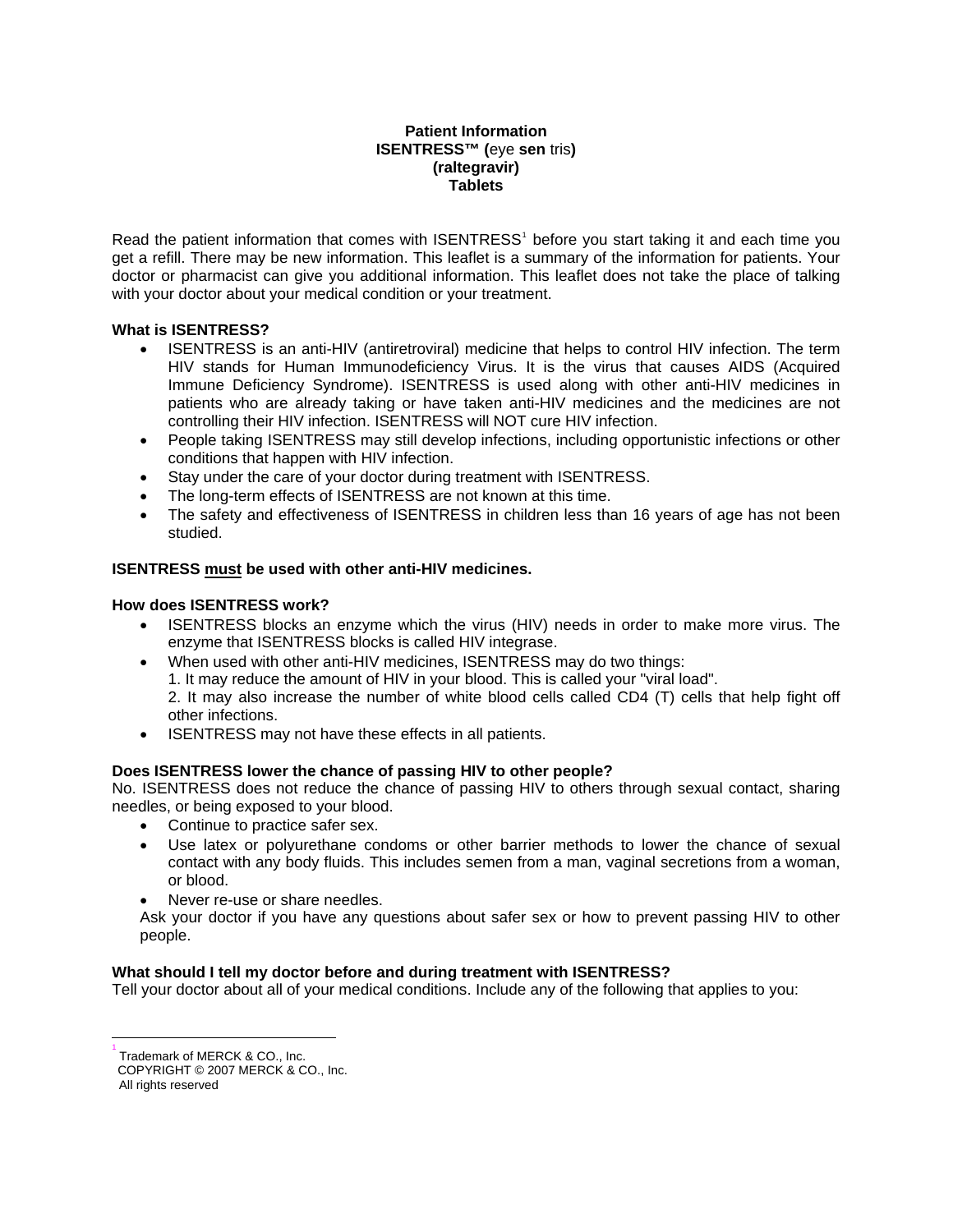- You have any allergies.
- You are pregnant or plan to become pregnant.
	- ISENTRESS is not recommended for use during pregnancy. ISENTRESS has not been studied in pregnant women. If you take ISENTRESS while you are pregnant, talk to your doctor about how you can be included in the Antiretroviral Pregnancy Registry.
- You are breast-feeding or plan to breast-feed.
	- It is recommended that HIV-infected women should not breast-feed their infants. This is because their babies could be infected with HIV through their breast milk.
	- Talk with your doctor about the best way to feed your baby.

## **Tell your doctor about all the medicines you take. Include the following:**

- prescription medicines
- non-prescription medicines
- vitamins
- herbal supplements

## **Know the medicines you take.**

• Keep a list of your medicines. Show the list to your doctor and pharmacist when you get a new medicine.

## **How should I take ISENTRESS?**

## **Take ISENTRESS exactly as your doctor has prescribed. The recommended dose is as follows:**

- Take only one 400 mg tablet at a time.
- Take it twice a day.
- Take it by mouth.
- Take it with or without food.

## **Do not change your dose or stop taking ISENTRESS or your other anti-HIV medicines without first talking with your doctor.**

## **IMPORTANT: Take ISENTRESS exactly as your doctor prescribed and at the right times of day because if you don't:**

- The amount of virus (HIV) in your blood may increase if the medicine is stopped for even a short period of time.
- The virus may develop resistance to ISENTRESS and become harder to treat.
- Your medicines may stop working to fight HIV.
- The activity of ISENTRESS may be reduced (due to resistance).

## **If you fail to take ISENTRESS the way you should, here's what to do:**

- If you miss a dose, take it as soon as you remember. If you do not remember until it is time for your next dose, skip the missed dose and go back to your regular schedule. Do NOT take two tablets of ISENTRESS at the same time. In other words, do NOT take a double dose.
- If you take too much ISENTRESS, call your doctor or local Poison Control Center.

## **Be sure to keep a supply of your anti-HIV medicines.**

- When your ISENTRESS supply starts to run low, get more from your doctor or pharmacy.
- Do not wait until your medicine runs out to get more.

## **What are the possible side effects of ISENTRESS?**

## **When ISENTRESS has been given with other anti-HIV drugs, the most common side effects included:**

• diarrhea